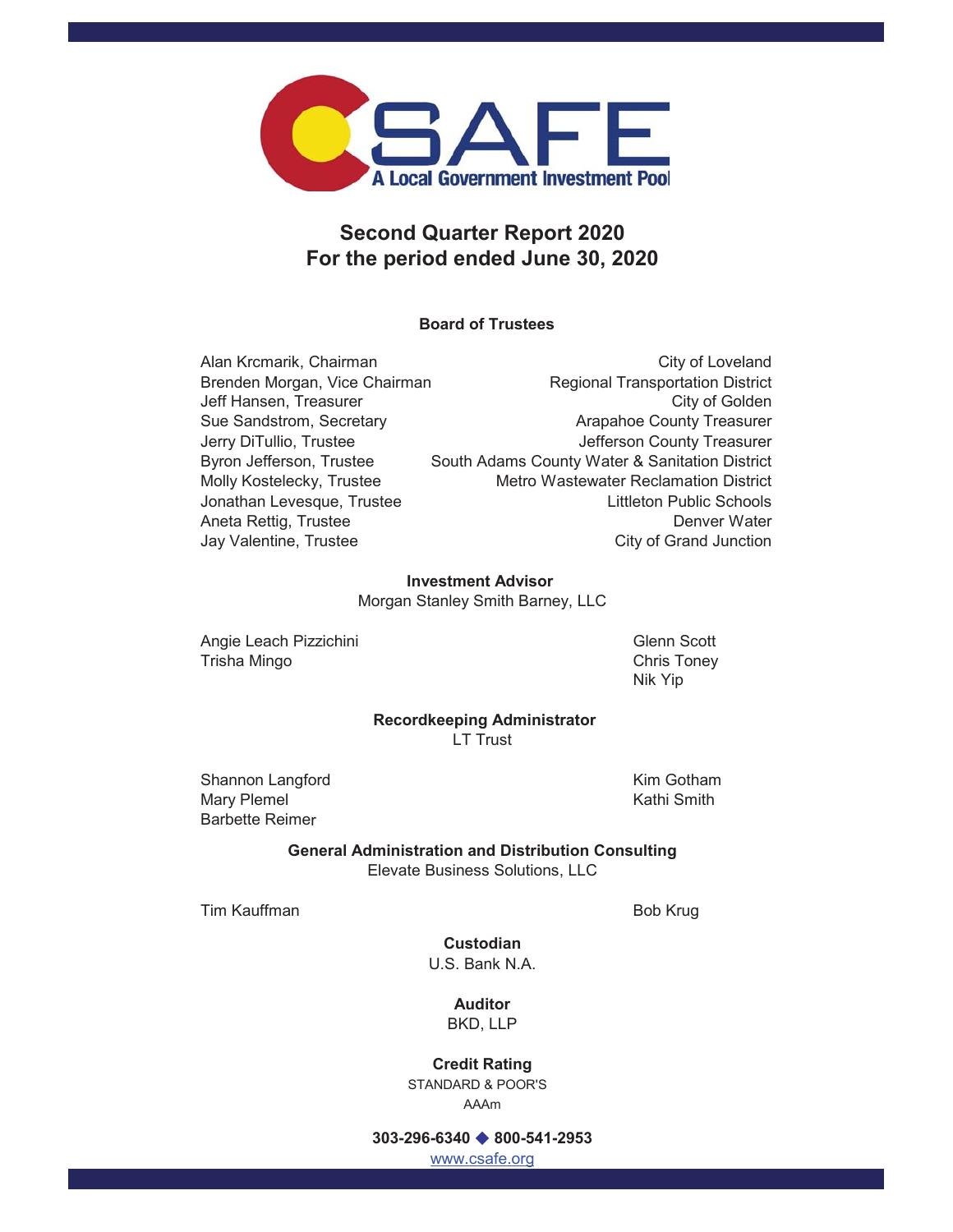#### **CSAFE SUMMARY**

- ◆ Colorado Surplus Asst Fund Trust ("CSAFE") is a local government investment pool trust fund organized under C.R.S. §24-75-701, et seq., registered as such with the Colorado Securities Commissioner pursuant to the Local Government Investment Pool Trust Fund Administration and Enforcement Act, C.R.S. §11-51-901, et seq. As such a trust, CSAFE pools and invests the funds of Colorado local government participants within the investment policies and limitations set forth in CSAFE's Indenture of Trust and C.R.S. §24-75-601, et seq. Participants include municipalities, counties, school districts and special districts.
- CSAFE invests primarily in United States Treasuries, United States Agencies, Primary Dealer Repurchase Agreements (collateralized at 102%), highly rated commercial paper (with short term ratings of A-1 or better), AAAm rated money market funds, highly rated corporate bonds and Colorado Depositories (with short term ratings of A-1 or better) in which the deposits are collateralized at 102% of market value under the provisions of the Public Depository Protection Act.
- CSAFE is rated AAAm by the Standard & Poor's Corporation.
- ◆ CSAFE adopted GASB 79 in 2016
- With the exception of certain floating rate securities, all securities purchased shall not exceed a maturity greater than 397 days.
- The weighted average maturity of the portfolio shall not exceed 60 days.
- ◆ The weighted average life of the portfolio shall not exceed 120 days.
- CSAFE seeks to maintain, but does not guarantee, a constant net asset value at \$1.00 per share.
- The Investment Advisor is Morgan Stanley Smith Barney, LLC.
- The Administrator is LT Trust

#### **DISCLOSURE STATEMENT**

As Chairman of the CSAFE Board of Trustees, I hereby attest that CSAFE is in compliance with the provisions of Part 7, Article 75 Title 24, C.R.S., and all other applicable laws and regulations. Additionally, I attest that the Commissioner and the Board of Trustees consent to the disclosure of such information by Securities Commissioner as provided for in Section §11-51-908, C.R.S.

remare

Alan Krcmarik, City of Loveland Chairman of the Board of Trustees, CSAFE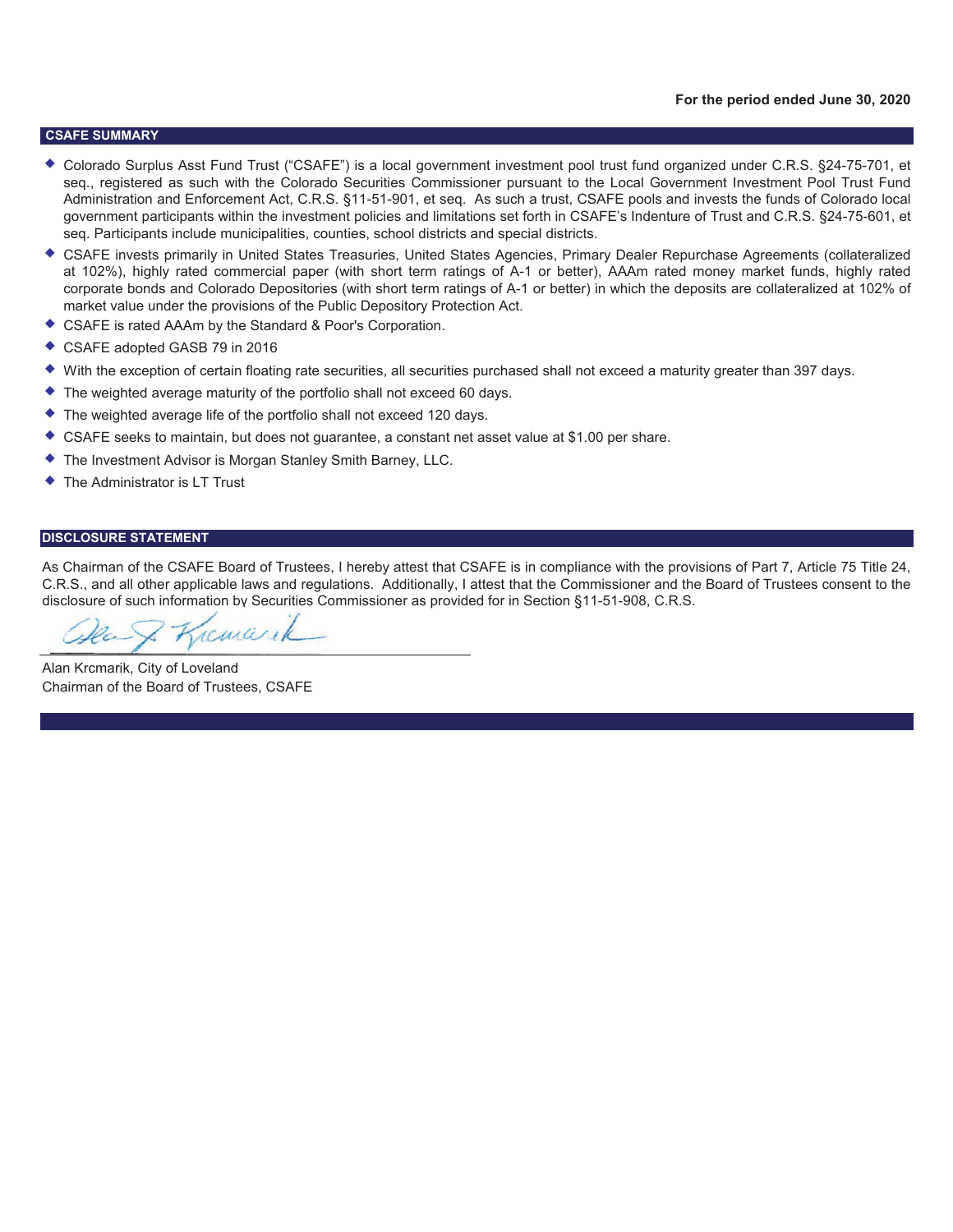

### **STATEMENT OF OPERATIONS**

### **For the period ended June 30, 2020**

|                                                       | For the Period Ending |             |           |            |              |
|-------------------------------------------------------|-----------------------|-------------|-----------|------------|--------------|
|                                                       | 3/31/2020             | 6/30/2020   | 9/30/2020 | 12/31/2020 | Year-to-Date |
| <b>Gross Investment Income</b>                        | \$10,209,131          | \$5,567,474 |           |            | \$15,776,605 |
| <b>Expenses</b> (blue text indicates accrued expense) |                       |             |           |            |              |
| <b>Audit Fees</b>                                     | \$17,362              | \$8,241     |           |            | \$25,602     |
| <b>Activity &amp; Transaction Fees</b>                | \$5,999               | \$9,840     |           |            | \$15,838     |
| <b>Admin Fees</b>                                     | \$148,377             | \$185,323   |           |            | \$333,700    |
| <b>Advisory Fees</b>                                  | \$578,751             | \$719,144   |           |            | \$1,297,895  |
| <b>Association Dues</b>                               |                       | \$1,503     |           |            | \$1,503      |
| <b>Trustee Expenses</b>                               | \$1,892               | \$2,084     |           |            | \$3,977      |
| <b>Consulting Service Fees</b>                        | \$178,053             | \$222,387   |           |            | \$400,440    |
| <b>Custodial Fees</b>                                 |                       | \$42,919    |           |            | \$42,919     |
| Insurance                                             |                       |             |           |            |              |
| Internet/Web Page                                     | \$1,085               | \$1,583     |           |            | \$2,668      |
| Legal Fees                                            |                       | \$3,279     |           |            | \$3,279      |
| Miscellaneous Expenses & Fees                         | \$11,152              | \$20,186    |           |            | \$31,337     |
| Rating Agency Fee                                     |                       |             |           |            |              |
| <b>Fund Fee Waiver</b>                                | (\$118,702)           | (\$148,258) |           |            | (\$266,960)  |
| <b>MS Fee Waiver</b>                                  | (\$178,053)           | (\$222,387) |           |            | (\$400, 440) |
| Undistributed Fund Expense                            | \$199,914             | \$206,882   |           |            | \$406,797    |
| Total                                                 | \$845,830             | \$1,052,724 |           |            | \$1,898,555  |
| <b>Net Investment Income</b>                          | \$9,363,301           | \$4,514,750 |           |            | \$13,878,050 |

## **STATEMENT OF CHANGES IN NET ASSETS**

| Shares Purchased<br>Shares Redeemed                    | .761,737,212<br>(1,460,355,175) | 2,849,721,663<br>(1,965,259,793) | 4,611,458,875<br>(3,425,614,967) |
|--------------------------------------------------------|---------------------------------|----------------------------------|----------------------------------|
| Net Change in Share Transactions                       | 301.382.037                     | 884.461.871                      | 1,185,843,908                    |
| <b>Investment Activities:</b><br>Net Investment Income | \$9,363,301                     | \$4,514,750                      | \$13,878,050                     |
| Net Change in Assets                                   | \$310,745,338                   | \$888,976,620                    | \$1,199,721,958                  |
| Net Assets at Beginning of Period                      | \$2,207,543,933                 | \$2,518,289,270                  | \$2,207,543,933                  |
| Net Assets at End of Period                            | \$2,518,289,270                 | \$3,407,265,891                  | \$3,407,265,891                  |

## **STATEMENT OF NET ASSETS**

|                    | Investments in securities                   |                 |                 |  |
|--------------------|---------------------------------------------|-----------------|-----------------|--|
|                    | U.S. Agency Fixed                           | \$49,962,799    | \$18,791,799    |  |
|                    | U.S. Agency Floating                        | \$12,998,701    |                 |  |
|                    | U.S. Treasury Bill                          |                 | \$249,884,710   |  |
|                    | Yankee CD Fixed                             | \$24,999,549    | \$50,000,409    |  |
|                    | Yankee CD Floating                          | \$90,000,388    | \$223,126,114   |  |
|                    | Corportate Bonds                            |                 | \$41,196,501    |  |
|                    | <b>Commercial Paper</b>                     | \$641,572,039   | \$622,616,049   |  |
|                    | <b>Bank Commercial Paper</b>                | \$103,722       | \$969,038       |  |
|                    | Asset Backed Fixed Commercial Paper         | \$529,181,689   | \$1,029,293,344 |  |
|                    | Asset Backed Floating Commercial Paper      | \$140,000,000   | \$271,767,026   |  |
|                    | Interest Bearing Commercial Paper           | \$635,021,245   | \$426,044,472   |  |
|                    | Total investment in securities              | \$2,123,840,130 | \$2,933,689,462 |  |
|                    | Cash and cash equivalents                   | \$393,094,472   | \$473,155,258   |  |
|                    | Other assets                                |                 |                 |  |
|                    | <b>Accrued Interest</b>                     | \$1,689,101     | \$867,469       |  |
|                    | Receivable - Other                          | \$1,870         | \$1,870         |  |
|                    | <b>Total Assets</b>                         | \$2,518,625,573 | \$3,407,714,059 |  |
| <b>Liabilities</b> |                                             |                 |                 |  |
|                    | Participant Distribution Payable            | (\$21,908)      | (\$18,744)      |  |
|                    | Accrued expenses                            | \$358,211       | \$466,913       |  |
|                    | <b>Total Liabilities</b>                    | \$336,303       | \$448,169       |  |
|                    | Net assets applicable to shares outstanding | \$2,518,289,270 | \$3,407,265,891 |  |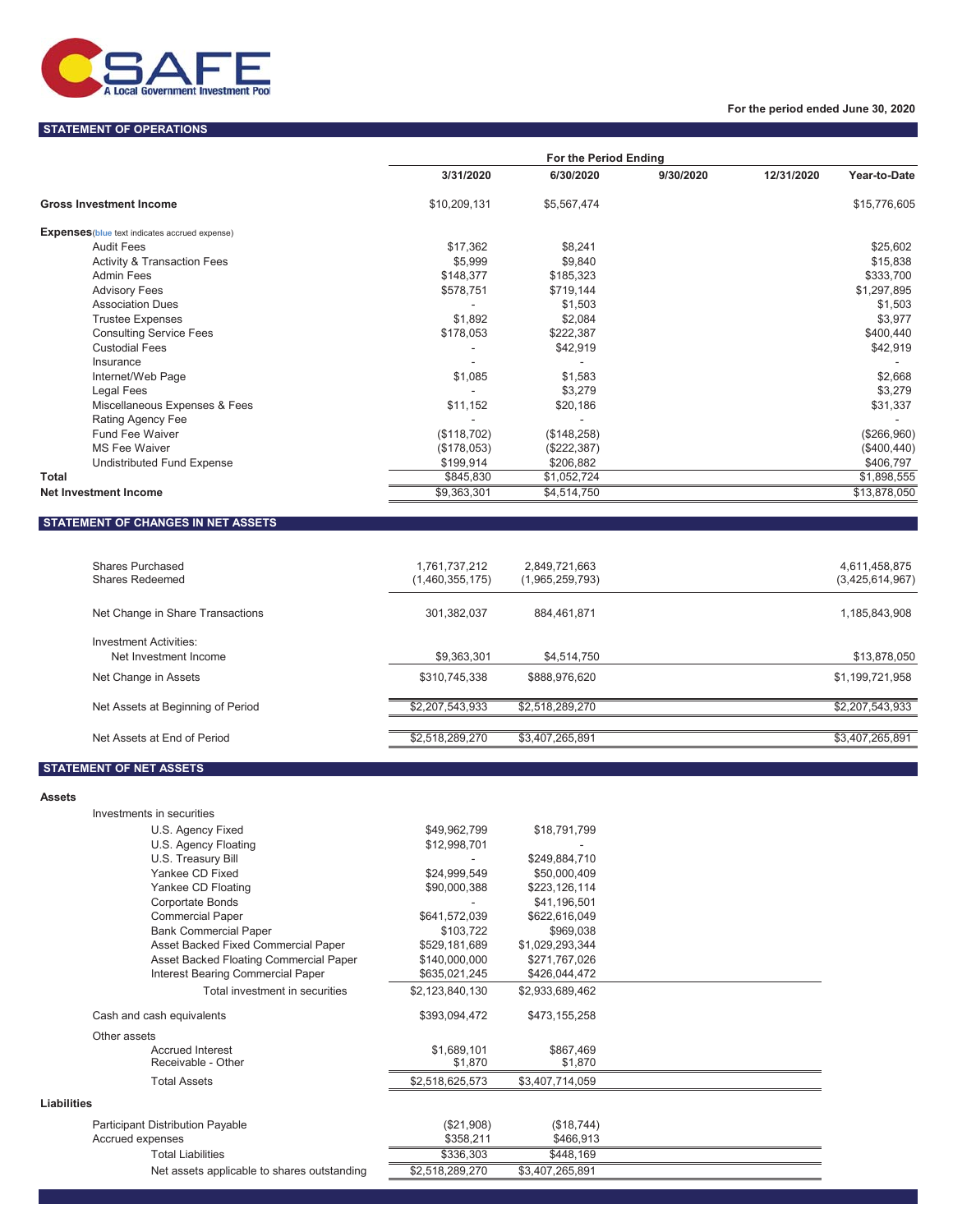

**PORTFOLIO ASSETS**

| Security Description                                    | Fitch<br>Credit<br>Rating | Moody's<br>Credit<br>Rating | <b>S&amp;P</b><br>Credit<br>Rating | Yield          | Maturity                | Cost                           | <b>Book Value</b>              | Market Value <sup>(1)</sup>    | % of Assets    |
|---------------------------------------------------------|---------------------------|-----------------------------|------------------------------------|----------------|-------------------------|--------------------------------|--------------------------------|--------------------------------|----------------|
|                                                         |                           |                             |                                    |                |                         |                                |                                |                                |                |
| <b>U.S. Agencies Fixed Rate</b><br>FEDERAL HOME LOAN BK | <b>NR</b>                 | <b>NR</b>                   | <b>NR</b>                          |                | 0.137 10/13/2020        | 11,392,903.50                  | 11,395,554.00                  | 11,395,098.00                  | 0.33%          |
| <b>FEDERAL HOME LOAN BK</b>                             | <b>NR</b>                 | <b>NR</b>                   | <b>NR</b>                          | 0.147          | 11/4/2020               | 7,394,724.42                   | 7,396,244.50                   | 7,396,818.00                   | 0.22%          |
| Total                                                   |                           |                             |                                    |                |                         | 18,787,627.92                  | 18,791,798.50                  | 18,791,916.00                  | 0.55%          |
| <b>U.S. Treasury Bill</b>                               |                           |                             |                                    |                |                         |                                |                                |                                |                |
| <b>US TREASURY BILL</b>                                 | <b>NR</b>                 | <b>NR</b>                   | <b>NR</b>                          | 0.129          | 10/29/2020              | 24,983,948.61                  | 24,989,416.67                  | 24,987,000.00                  | 0.73%          |
| <b>US TREASURY BILL</b>                                 | <b>NR</b>                 | <b>NR</b>                   | <b>NR</b>                          | 0.157          | 11/12/2020              | 24,980,409.75                  | 24,985,576.41                  | 24,985,250.00                  | 0.73%          |
| <b>US TREASURY BILL</b>                                 | <b>NR</b>                 | <b>NR</b>                   | <b>NR</b>                          | 0.152          | 7/14/2020               | 24,997,083.25                  | 24,998,645.79                  | 24,999,000.00                  | 0.73%          |
| <b>US TREASURY BILL</b>                                 | <b>NR</b>                 | <b>NR</b>                   | <b>NR</b>                          | 0.132          | 9/29/2020               | 24,986,819.44                  | 24,991,875.00                  | 24,991,500.00                  | 0.73%          |
| <b>US TREASURY BILL</b>                                 | <b>NR</b>                 | <b>NR</b>                   | <b>NR</b>                          | 0.123          | 10/6/2020               | 24,987,006.25                  | 24,991,815.63                  | 24,991,000.00                  | 0.73%          |
| <b>US TREASURY BILL</b>                                 | <b>NR</b>                 | <b>NR</b>                   | <b>NR</b>                          | 0.148          | 10/13/2020              | 24,984,386.11                  | 24,989,455.55                  | 24,988,500.00                  | 0.73%          |
| <b>US TREASURY BILL</b><br><b>US TREASURY BILL</b>      | <b>NR</b><br><b>NR</b>    | <b>NR</b><br><b>NR</b>      | <b>NR</b><br><b>NR</b>             | 0.149<br>0.157 | 10/27/2020<br>11/3/2020 | 24,984,279.17<br>24,983,423.61 | 24,987,954.17<br>24,986,545.14 | 24,988,500.00<br>24,984,750.00 | 0.73%<br>0.73% |
| <b>US TREASURY BILL</b>                                 | <b>NR</b>                 | <b>NR</b>                   | <b>NR</b>                          | 0.179          | 11/10/2020              | 24,981,177.78                  | 24,983,866.67                  | 24,984,000.00                  | 0.73%          |
| <b>US TREASURY BILL</b>                                 | <b>NR</b>                 | <b>NR</b>                   | <b>NR</b>                          | 0.142          | 1/28/2021               | 24,973,650.00                  | 24,979,559.38                  | 24,975,750.00                  | 0.73%          |
| Total                                                   |                           |                             |                                    |                |                         | 249,842,183.97                 | 249,884,710.41                 | 249,875,250.00                 | 7.30%          |
| Yankee CD Fixed Rate Interest Bearing                   |                           |                             |                                    |                |                         |                                |                                |                                |                |
| MIZUHO BANK LTD/NY                                      | F <sub>1</sub>            | $P-1$                       | $A-1$                              | 0.310          | 9/18/2020               | 25,000,782.16                  | 25,000,546.82                  | 25.003.725.00                  | 0.73%          |
| <b>OVERSEA-CHINESE BK</b>                               | $F1+$                     | $P-1$                       | $A-1+$                             | 1.650          | 8/10/2020               | 24,999,376.71                  | 24,999,862.26                  | 25,041,075.00                  | 0.73%          |
| <b>Total</b>                                            |                           |                             |                                    |                |                         | 50.000.158.87                  | 50,000,409.08                  | 50,044,800.00                  | 1.46%          |
| <b>Yankee CD Floating Rate</b>                          |                           |                             |                                    |                |                         |                                |                                |                                |                |
| <b>BANK OF MONTREAL</b>                                 | <b>NR</b>                 | <b>NR</b>                   | <b>NR</b>                          | 0.937          | 1/28/2021               | 25,000,000.00                  | 25,000,000.00                  | 24,997,150.00                  | 0.73%          |
| <b>BANK OF MONTREAL</b>                                 | <b>NR</b>                 | <b>NR</b>                   | <b>NR</b>                          | 0.549          | 11/25/2020              | 40,060,147.70                  | 40,045,278.30                  | 40,030,360.00                  | 1.18%          |
| <b>BANK OF NOVA SCOTIA</b>                              | <b>NR</b>                 | <b>NR</b>                   | <b>NR</b>                          | 0.953          | 5/4/2021                | 25,083,126.50                  | 25,074,619.40                  | 25,066,975.00                  | 0.74%          |
| <b>BANK OF NOVA SCOTIA</b>                              | <b>NR</b>                 | <b>NR</b>                   | <b>NR</b>                          | 0.563          | 11/13/2020              | 13,008,112.00                  | 13,005,984.26                  | 13,006,279.00                  | 0.38%          |
| CA IMPERIAL BK COMM                                     | <b>NR</b>                 | $P-1$                       | $A-1$                              | 0.610          | 10/23/2020              | 30,000,000.00                  | 30,000,000.00                  | 30,037,440.00                  | 0.88%          |
| <b>DNB BANK ASA</b>                                     | <b>NR</b>                 | <b>NR</b>                   | <b>NR</b>                          | 0.581          | 2/5/2021                | 25,000,000.00                  | 25,000,000.00                  | 25,005,925.00                  | 0.73%<br>0.73% |
| MIZUHO BANK LTD NY<br><b>NORDEA BANK ABP</b>            | <b>NR</b><br><b>NR</b>    | <b>NR</b><br><b>NR</b>      | <b>NR</b><br><b>NR</b>             | 0.268<br>0.418 | 9/11/2020<br>6/9/2021   | 25,000,500.00<br>25,000,064.00 | 25,000,171.43<br>25,000,060.14 | 24,997,425.00<br>25,000,000.00 | 0.73%          |
| SVENSKA HANDELSBANKE                                    | <b>NR</b>                 | <b>NR</b>                   | <b>NR</b>                          | 1.041          | 1/26/2021               | 15,000,000.00                  | 15,000,000.00                  | 15,002,565.00                  | 0.44%          |
| <b>Total</b>                                            |                           |                             |                                    |                |                         | 223,151,950.20                 | 223,126,113.53                 | 223,144,119.00                 | 6.54%          |
| <b>Corporate Bond</b>                                   |                           |                             |                                    |                |                         |                                |                                |                                |                |
| <b>AUST &amp; NZ BANKING</b>                            | A+                        | Aa3                         | AA-                                | 0.767          | 11/9/2020               | 8,293,362.20                   | 8,290,688.92                   | 8,289,692.66                   | 0.24%          |
| <b>BANK OF NOVA SCOTIA</b>                              | AA                        | Aa2                         | A+                                 | 1.640          | 1/8/2021                | 6,236,068.30                   | 6,233,187.94                   | 6,227,549.01                   | 0.18%          |
| COMMONWEALTH BANK AU                                    | AA-                       | Aa3                         | AA-                                | 0.707          | 9/18/2020               | 2,654,452.00                   | 2,652,605.24                   | 2,651,367.40                   | 0.08%          |
| <b>EXPORT DEVELOPMENT</b>                               | <b>NR</b>                 | Aaa                         | AAA                                | 0.489          | 11/23/2020              | 3,002,550.00                   | 3,001,925.78                   | 3,001,293.00                   | 0.09%          |
| <b>NATL AUSTRALIA BK</b>                                | <b>NR</b>                 | Aa3                         | AA-                                | 1.658          | 1/12/2021               | 1,203,048.00                   | 1,202,416.10                   | 1,201,860.00                   | 0.04%          |
| ROYAL BANK OF CANADA                                    | AA+                       | Aa2                         | AA+                                | 1.230          | 10/26/2020              | 4,116,211.00                   | 4,114,205.12                   | 4,114,340.16                   | 0.12%          |
| <b>TORONTO DOMINION BK</b>                              | AA-                       | Aa1                         | AA-                                | 2.376          | 4/7/2021                | 11,016,199.12                  | 11,005,099.78                  | 11,026,134.09                  | 0.32%          |
| <b>TORONTO DOMINION BK</b><br>TORONTO DOMINION BK       | AA<br>AA-                 | Aa1<br>Aa1                  | AA-<br>AA-                         | 1.234<br>0.559 | 1/25/2021<br>9/17/2020  | 2,793,252.00<br>1,902,223.00   | 2,794,914.55<br>1,901,457.09   | 2,803,726.80<br>1,900,670.70   | 0.08%<br>0.06% |
| Total                                                   |                           |                             |                                    |                |                         | 41,217,365.62                  | 41,196,500.52                  | 41,216,633.83                  | 1.21%          |
|                                                         |                           |                             |                                    |                |                         |                                |                                |                                |                |
| Commercial Paper <sup>(3)</sup><br><b>CDP FINANCIAL</b> | $F1+$                     | $P-1$                       | $A - 1 +$                          | 0.916          | 10/14/2020              | 24,886,250.00                  | 24,934,375.00                  | 24,987,200.00                  | 0.73%          |
| <b>CDP FINANCIAL</b>                                    | $F1+$                     | $P-1$                       | $A-1+$                             | 0.489          | 4/26/2021               | 24,883,666.67                  | 24,900,333.34                  | 24,926,450.00                  | 0.73%          |
| <b>CDP FINANCIAL</b>                                    | $F1+$                     | $P-1$                       | $A - 1 +$                          | 0.407          | 5/11/2021               | 24,904,722.22                  | 24,912,777.78                  | 24,923,450.00                  | 0.73%          |
| CATERPILLAR FIN SERV                                    | F <sub>1</sub>            | $P-2$                       | $A-1$                              | 0.213          | 7/24/2020               | 24,995,333.33                  | 24,996,645.83                  | 24,995,350.00                  | 0.73%          |
| COCA-COLA CO                                            | F <sub>1</sub>            | $P-1$                       | $A-1$                              | 1.580          | 10/13/2020              | 17,303,492.71                  | 17,371,862.78                  | 17,441,344.80                  | 0.51%          |
| DEXIA CREDIT LOCAL                                      | $F1+$                     | $P-1$                       | $A-1+$                             | 0.914          | 7/27/2020               | 17,937,450.00                  | 17,988,300.00                  | 17,998,434.00                  | 0.53%          |
| DEXIA CREDIT LOCAL                                      | $F1+$                     | $P-1$                       | $A - 1 +$                          | 1.668          | 8/20/2020               | 24,792,722.22                  | 24,943,055.55                  | 24,994,900.00                  | 0.73%          |
| DEXIA CREDIT LOCAL                                      | $F1+$                     | $P-1$                       | $A-1+$                             | 0.538          | 8/26/2020               | 49,912,034.72                  | 49,958,777.78                  | 49,988,300.00                  | 1.47%          |
| DEXIA CREDIT LOCAL                                      | $F1+$                     | $P-1$                       | $A-1+$                             | 0.864          | 9/8/2020                | 12,446,284.72                  | 12,479,635.42                  | 12,496,287.50                  | 0.37%          |
| <b>EXPORT DEVELOPMENT</b>                               | <b>NR</b>                 | $P-1$                       | $A-1+$                             | 1.320          | 7/29/2020               | 24,892,569.44                  | 24,974,722.22                  | 24,998,000.00                  | 0.73%          |
| EXPORT DEVELOPMENT                                      | <b>NR</b>                 | $P-1$                       | $A-1+$                             | 1.321          | 8/10/2020               | 24,886,250.00                  | 24,963,888.89                  | 24,996,725.00                  | 0.73%          |
| <b>EXXON MOBIL CORP</b>                                 | NR                        | $P-1$                       | $A - 1 +$                          | 0.477          | 8/7/2020                | 24,973,562.50                  | 24,987,923.61                  | 24,995,900.00                  | 0.73%          |
| <b>EXXON MOBIL CORP</b><br><b>HENKEL OF AMERICA</b>     | NR<br><b>NR</b>           | $P-1$<br>$P-1$              | $A - 1 +$<br>$A-1$                 | 0.416<br>1.319 | 8/12/2020<br>7/7/2020   | 24,974,659.72<br>45,303,928.75 | 24,988,041.67<br>45,440,152.50 | 24,995,500.00<br>45,449,227.35 | 0.73%<br>1.33% |
| HENKEL OF AMERICA                                       | <b>NR</b>                 | $P-1$                       | $A-1$                              | 1.472          | 7/8/2020                | 40,824,815.24                  | 40,963,447.33                  | 40,974,180.50                  | 1.20%          |
| <b>KFW</b>                                              | $F1+$                     | $P-1$                       | $A-1+$                             | 1.525          | 8/24/2020               | 24,829,166.67                  | 24,943,750.00                  | 24,995,100.00                  | 0.73%          |
| <b>ONTARIO TEACHER FIN</b>                              | <b>NR</b>                 | $P-1$                       | $A-1+$                             | 1.319          | 7/6/2020                | 9,958,472.22                   | 9,998,194.44                   | 9,999,760.00                   | 0.29%          |
| <b>ONTARIO TEACHER FIN</b>                              | <b>NR</b>                 | $P-1$                       | $A-1+$                             | 1.047          | 9/18/2020               | 24,864,097.22                  | 24,943,493.05                  | 24,990,950.00                  | 0.73%          |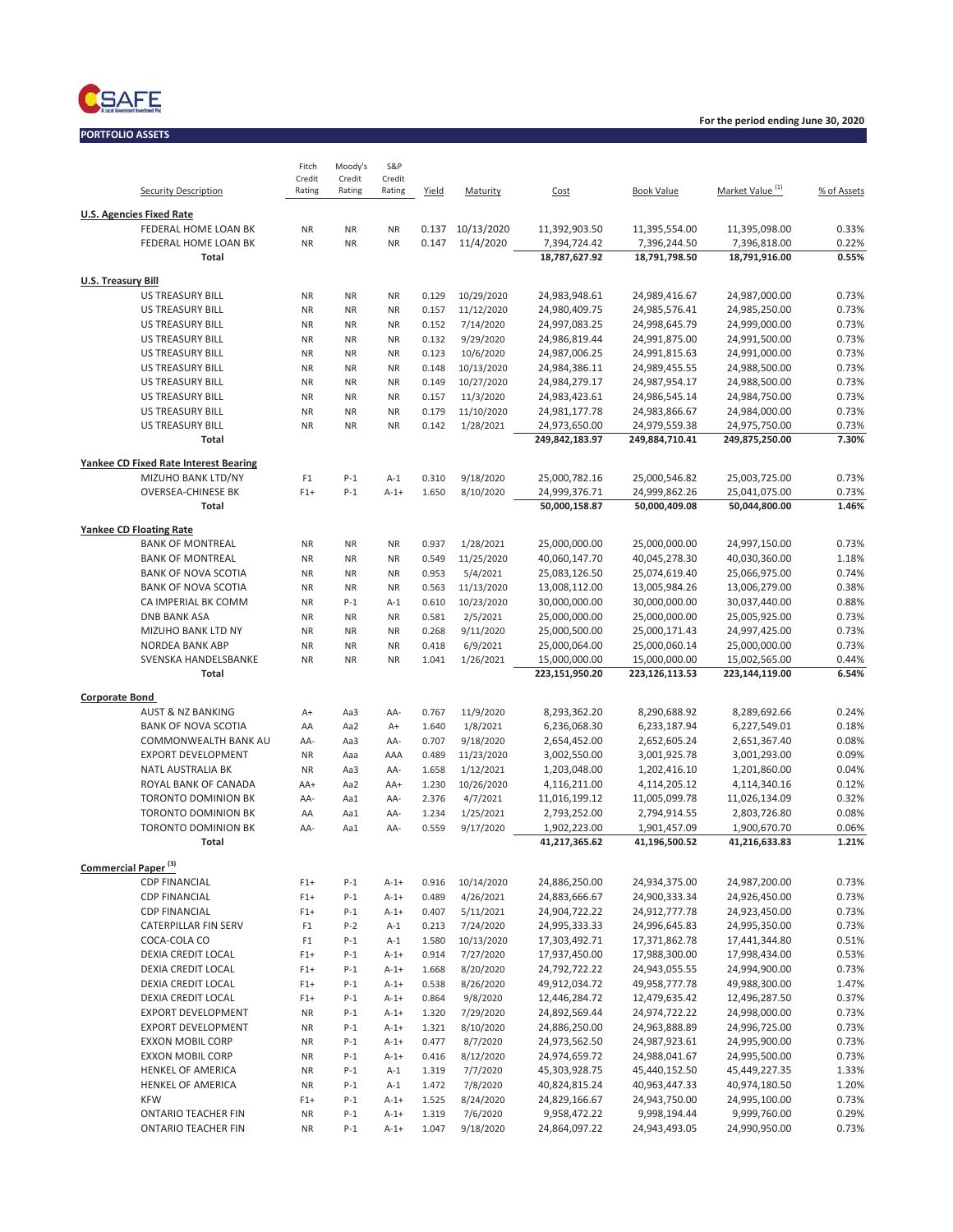| <b>ONTARIO TEACHER FIN</b>                       | <b>NR</b>      | $P-1$     | $A-1+$    | 0.355 | 10/6/2020  | 13,979,038.89    | 13,986,797.22    | 13,992,650.00    | 0.41%  |
|--------------------------------------------------|----------------|-----------|-----------|-------|------------|------------------|------------------|------------------|--------|
|                                                  |                |           |           |       |            |                  |                  |                  |        |
| PFIZER INC                                       | F <sub>1</sub> | $P-1$     | $A-1+$    | 1.351 | 8/3/2020   | 24,867,000.00    | 24,969,520.83    | 24,997,525.00    | 0.73%  |
| PFIZER INC                                       | F <sub>1</sub> | $P-1$     | $A - 1 +$ | 0.914 | 8/13/2020  | 14,941,500.00    | 14,983,875.00    | 14,997,825.00    | 0.44%  |
| <b>SUMITOMO MITSUI TRST</b>                      | <b>NR</b>      | $P-1$     | $A-1$     | 0.264 | 9/11/2020  | 24,983,388.89    | 24,987,000.00    | 24,988,850.00    | 0.73%  |
| TORONTO DOMINION BK                              | $F1+$          | $P-1$     | $A-1+$    | 0.152 | 7/6/2020   | 24,999,270.83    | 24,999,479.16    | 24,999,625.00    | 0.73%  |
| UNITEDHEALTH GRP INC                             | F1             | $P-2$     | $A-1$     | 0.233 | 7/1/2020   | 49,995,527.78    | 50,000,000.00    | 49,999,650.00    | 1.47%  |
| Total                                            |                |           |           |       |            | 621,335,204.74   | 622,616,049.40   | 623,123,184.15   | 18.24% |
|                                                  |                |           |           |       |            |                  |                  |                  |        |
| <b>Bank Commercial Paper<sup>(3)</sup></b>       |                |           |           |       |            |                  |                  |                  |        |
| US BANK NA CP SWEEP                              | $F1+$          | $P-1$     | $A-1+$    | 0.100 | 7/1/2020   | 969,037.94       | 969,037.94       | 969,037.94       | 0.03%  |
| <b>Total</b>                                     |                |           |           |       |            | 969,037.94       | 969,037.94       | 969,037.94       | 0.03%  |
|                                                  |                |           |           |       |            |                  |                  |                  |        |
| <b>Asset Backed Fixed Commercial Paper</b>       |                |           |           |       |            |                  |                  |                  |        |
| ANGLESEA FUNDING LLC                             | ΝR             | $P-1$     | $A-1$     | 0.244 | 7/2/2020   | 24,995,000.00    | 24,999,833.33    | 24,999,825.00    | 0.73%  |
|                                                  |                |           |           |       |            |                  |                  |                  |        |
| ANGLESEA FUNDING LLC                             | <b>NR</b>      | $P-1$     | $A-1$     | 0.305 | 9/2/2020   | 24,982,916.67    | 24,986,875.00    | 24,989,875.00    | 0.73%  |
| <b>BENNINGTON STARK CAP</b>                      | NR             | $P-1$     | $A-1$     | 0.152 | 7/1/2020   | 10,679,688.50    | 10,680,000.00    | 10,679,967.96    | 0.31%  |
| <b>BENNINGTON STARK CAP</b>                      | <b>NR</b>      | $P-1$     | $A-1$     | 0.152 | 7/6/2020   | 25,025,957.21    | 25,026,478.60    | 25,026,499.46    | 0.73%  |
| <b>BENNINGTON STARK CAP</b>                      | <b>NR</b>      | $P-1$     | $A-1$     | 0.203 | 7/10/2020  | 24,995,833.33    | 24,998,750.00    | 24,999,175.00    | 0.73%  |
| <b>BENNINGTON STARK CAP</b>                      | <b>NR</b>      | $P-1$     | $A-1$     | 0.203 | 7/13/2020  | 24,995,555.56    | 24,998,333.34    | 24,998,925.00    | 0.73%  |
| <b>BENNINGTON STARK CAP</b>                      | <b>NR</b>      | $P-1$     | $A-1$     | 0.203 | 7/16/2020  | 24,995,833.33    | 24,997,916.67    | 24,998,625.00    | 0.73%  |
| <b>CRC FUNDING LLC</b>                           | F <sub>1</sub> | $P-1$     | $A-1$     | 1.218 | 7/6/2020   | 24,930,000.00    | 24,995,833.33    | 24,999,575.00    | 0.73%  |
| <b>CEDAR SPRINGS CAPITA</b>                      | F <sub>1</sub> | $P-1$     | $A-1$     | 0.152 | 7/6/2020   | 20,524,401.35    | 20,524,572.39    | 20,524,589.50    | 0.60%  |
|                                                  |                |           |           |       |            |                  |                  |                  |        |
| <b>CHESHAM SERIES 4</b>                          | <b>NR</b>      | $P-1$     | $A-1$     | 0.152 | 7/7/2020   | 49,998,541.67    | 49,998,750.00    | 49,998,850.00    | 1.47%  |
| CHESHAM SERIES 7                                 | <b>NR</b>      | $P-1$     | $A-1$     | 0.305 | 9/29/2020  | 24,979,791.67    | 24,981,250.00    | 24,983,325.00    | 0.73%  |
| COLUMBIA FUNDING CO                              | <b>NR</b>      | $P-1$     | $A-1$     | 1.928 | 7/8/2020   | 24,766,458.33    | 24,990,763.89    | 24,999,400.00    | 0.73%  |
| COLUMBIA FUNDING CO                              | <b>NR</b>      | $P-1$     | $A-1$     | 0.254 | 7/16/2020  | 24,989,756.94    | 24,997,395.83    | 24,998,300.00    | 0.73%  |
| <b>CROWN POINT CAPITAL</b>                       | <b>NR</b>      | $P-1$     | $A-1$     | 0.284 | 8/20/2020  | 24,982,305.56    | 24,990,277.78    | 24,990,300.00    | 0.73%  |
| <b>CROWN POINT CAPITAL</b>                       | <b>NR</b>      | $P-1$     | $A-1$     | 0.284 | 9/9/2020   | 24,982,111.11    | 24,986,388.89    | 24,988,425.00    | 0.73%  |
| <b>DCAT LLC</b>                                  | F <sub>1</sub> | <b>NR</b> | $A-1$     | 0.203 | 7/9/2020   | 24,996,250.00    | 24,998,888.89    | 24,999,225.00    | 0.73%  |
| <b>DCAT LLC</b>                                  | F1             | <b>NR</b> | $A-1$     | 0.406 | 8/11/2020  | 12,487,500.00    | 12,494,305.56    | 12,497,575.00    | 0.37%  |
|                                                  |                |           |           |       |            |                  |                  |                  |        |
| HALKIN FINANCE LLC                               | <b>NR</b>      | $P-1$     | $A-1$     | 0.259 | 7/6/2020   | 52,982,665.27    | 52,998,118.05    | 52,998,940.00    | 1.56%  |
| HALKIN FINANCE LLC                               | <b>NR</b>      | $P-1$     | $A-1$     | 0.203 | 7/20/2020  | 24,995,694.44    | 24,997,361.11    | 24,997,675.00    | 0.73%  |
| HALKIN FINANCE LLC                               | <b>NR</b>      | $P-1$     | $A-1$     | 0.305 | 9/3/2020   | 24,980,833.33    | 24,986,666.66    | 24,989,750.00    | 0.73%  |
| HALKIN FINANCE LLC                               | <b>NR</b>      | $P-1$     | $A-1$     | 0.264 | 9/11/2020  | 24,983,388.89    | 24,987,000.00    | 24,987,975.00    | 0.73%  |
| INSTIT SECD FNDG LLC                             | <b>NR</b>      | $P-1$     | $A-1$     | 0.291 | 7/1/2020   | 74,998,236.11    | 75,000,000.00    | 74,999,625.00    | 2.20%  |
| INSTIT SECD FNDG LLC                             | <b>NR</b>      | $P-1$     | $A-1$     | 0.284 | 7/6/2020   | 29,998,366.67    | 29,998,833.34    | 29,998,980.00    | 0.88%  |
| <b>KELLS FUNDING LLC</b>                         | <b>NR</b>      | $P-1$     | $A-1+$    | 0.254 | 9/15/2020  | 24,979,166.67    | 24,986,805.56    | 24,989,625.00    | 0.73%  |
| <b>KELLS FUNDING LLC</b>                         | <b>NR</b>      | $P-1$     | $A - 1 +$ | 0.251 | 9/11/2020  | 49,966,663.19    | 49,975,250.00    | 49,980,150.00    | 1.47%  |
|                                                  |                |           |           |       |            |                  |                  |                  |        |
| <b>KELLS FUNDING LLC</b>                         | <b>NR</b>      | $P-1$     | $A - 1 +$ | 0.254 | 10/5/2020  | 15,788,808.33    | 15,789,466.66    | 15,791,404.80    | 0.46%  |
| LMA AMERICAS LLC                                 | F <sub>1</sub> | $P-1$     | $A-1$     | 0.183 | 7/8/2020   | 24,998,875.00    | 24,999,125.00    | 24,999,450.00    | 0.73%  |
| LMA AMERICAS LLC                                 | F <sub>1</sub> | $P-1$     | $A-1$     | 0.203 | 7/15/2020  | 24,995,833.33    | 24,998,055.55    | 24,998,450.00    | 0.73%  |
| LONGSHIP FUNDING LLC                             | <b>NR</b>      | $P-1$     | $A - 1 +$ | 0.183 | 7/9/2020   | 24,996,250.00    | 24,999,000.00    | 24,999,100.00    | 0.73%  |
| LONGSHIP FUNDING LLC                             | <b>NR</b>      | $P-1$     | $A-1+$    | 0.193 | 7/23/2020  | 24,996,041.67    | 24,997,097.22    | 24,997,250.00    | 0.73%  |
| LONGSHIP FUNDING LLC                             | <b>NR</b>      | $P-1$     | $A - 1 +$ | 0.254 | 8/19/2020  | 24,988,888.89    | 24,991,493.06    | 24,989,225.00    | 0.73%  |
| MACKINAC FUNDING CO                              | <b>NR</b>      | $P-1$     | $A-1$     | 0.254 | 8/5/2020   | 24,992,881.94    | 24,993,923.61    | 24,993,450.00    | 0.73%  |
| MACKINAC FUNDING CO                              |                | $P-1$     | $A-1$     | 0.315 | 9/3/2020   | 24,984,715.28    | 24,986,222.22    | 24,985,875.00    | 0.73%  |
|                                                  | <b>NR</b>      |           |           |       |            |                  |                  |                  |        |
| <b>MANHATTAN ASSET FDG</b>                       | <b>NR</b>      | $P-1$     | $A-1$     | 0.183 | 7/15/2020  | 11,998,800.00    | 11,999,160.00    | 11,999,748.00    | 0.35%  |
| <b>MANHATTAN ASSET FDG</b>                       | <b>NR</b>      | $P-1$     | $A-1$     | 0.203 | 7/17/2020  | 24,995,833.33    | 24,997,777.78    | 24,999,050.00    | 0.73%  |
| MANHATTAN ASSET FDG                              | NR             | $P-1$     | $A-1$     | 0.305 | 9/17/2020  | 24,975,416.67    | 24,983,750.00    | 24,989,575.00    | 0.73%  |
| MANHATTAN ASSET FDG                              | <b>NR</b>      | $P-1$     | $A-1$     | 0.325 | 9/21/2020  | 24,972,888.89    | 24,981,777.78    | 24,988,250.00    | 0.73%  |
| MOUNTCLIFF FUNDING                               | <b>NR</b>      | $P-1$     | $A-1$     | 0.223 | 7/2/2020   | 24,998,930.56    | 24,999,847.22    | 24,999,825.00    | 0.73%  |
| Total                                            |                |           |           |       |            | 1,028,877,079.69 | 1,029,293,344.32 | 1,029,345,829.72 | 30.11% |
|                                                  |                |           |           |       |            |                  |                  |                  |        |
| <b>Asset Backed Floating Commercial Paper</b>    |                |           |           |       |            |                  |                  |                  |        |
| ANGLESEA FUNDING LLC                             | ΝR             | $P-1$     | $A-1$     | 0.227 | 9/30/2020  | 75,000,000.00    | 75,000,000.00    | 75,000,000.00    | 2.20%  |
| ATLANTIC ASSET SEC                               | $F1+$          | $P-1$     | $A-1$     | 0.254 | 9/18/2020  | 50,000,000.00    | 50,000,000.00    | 49,979,700.00    | 1.47%  |
| BEDFORD ROW FUNDING                              | <b>NR</b>      | $P-1$     | $A-1+$    | 1.279 | 1/15/2021  | 15,000,000.00    | 15,000,000.00    | 15,000,795.00    | 0.44%  |
| <b>CHESHAM SERIES 6</b>                          | ΝR             | $P-1$     | $A-1$     | 0.314 | 11/4/2020  | 25,000,000.00    | 25,000,000.00    | 25,003,950.00    | 0.73%  |
| <b>CHESHAM SERIES 6</b>                          | ΝR             | $P-1$     | $A-1$     | 0.314 | 11/6/2020  | 25,000,000.00    | 25,000,000.00    | 25,003,650.00    | 0.73%  |
|                                                  |                |           |           |       |            |                  |                  |                  |        |
| <b>CHESHAM SERIES 7</b>                          | ΝR             | <b>NR</b> | <b>NR</b> | 0.385 | 12/17/2020 | 50,000,000.00    | 50,000,000.00    | 49,999,150.00    | 1.47%  |
| <b>FAIRWAY FINANCE CORP</b>                      | <b>NR</b>      | $P-1$     | $A-1$     | 0.240 | 8/26/2020  | 12,760,389.23    | 12,768,237.99    | 12,775,651.53    | 0.37%  |
| RIDGEFIELD FUNDING                               | <b>NR</b>      | $P-1$     | $A-1$     | 0.268 | 8/11/2020  | 18,997,340.00    | 18,998,788.22    | 19,001,444.00    | 0.56%  |
| Total                                            |                |           |           |       |            | 271,757,729.23   | 271,767,026.21   | 271,764,340.53   | 7.97%  |
|                                                  |                |           |           |       |            |                  |                  |                  |        |
| Interest Bearing Commercial Paper <sup>(3)</sup> |                |           |           |       |            |                  |                  |                  |        |
| BEDFORD ROW FUNDING                              | ΝR             | $P-1$     | $A-1+$    | 0.401 | 2/19/2021  | 40,000,000.00    | 40,000,000.00    | 39,992,440.00    | 1.17%  |
| CA IMPERIAL BK COMM                              | ΝR             | $P-1$     | $A-1$     | 0.424 | 8/28/2020  | 30,000,000.00    | 30,000,000.00    | 30,012,900.00    | 0.88%  |
| CA IMPERIAL BK COMM                              | $F1+$          | $P-1$     | $A-1$     | 0.450 | 9/10/2020  | 25,000,000.00    | 25,000,000.00    | 25,005,675.00    | 0.73%  |
| COMMONWEALTH BANK AU                             | ΝR             | $P-1$     | $A-1$     | 0.410 | 9/9/2020   | 24,988,678.50    | 24,997,742.15    | 25,008,050.00    | 0.73%  |
|                                                  |                |           |           |       |            |                  |                  |                  |        |
| COMMONWEALTH BANK AU                             | $F1+$          | $P-1$     | $A - 1 +$ | 1.427 | 7/7/2020   | 25,000,000.00    | 25,000,000.00    | 25,000,450.00    | 0.73%  |
| <b>DNB BANK ASA</b>                              | ΝR             | $P-1$     | $A - 1 +$ | 0.671 | 10/2/2020  | 10,025,380.00    | 10,017,614.48    | 10,008,170.00    | 0.29%  |
| <b>DNB BANK ASA</b>                              | ΝR             | $P-1$     | $A-1+$    | 0.311 | 3/9/2021   | 15,317,396.60    | 15,323,770.98    | 15,353,530.50    | 0.45%  |
| DNB BANK ASA                                     | ΝR             | $P-1$     | $A-1+$    | 0.285 | 2/24/2021  | 15,689,302.64    | 15,696,585.38    | 15,726,934.18    | 0.46%  |
| NATL BANK OF CANADA                              | F <sub>1</sub> | $P-1$     | $A-1$     | 0.471 | 8/19/2020  | 25,000,000.00    | 25,000,000.00    | 25,004,650.00    | 0.73%  |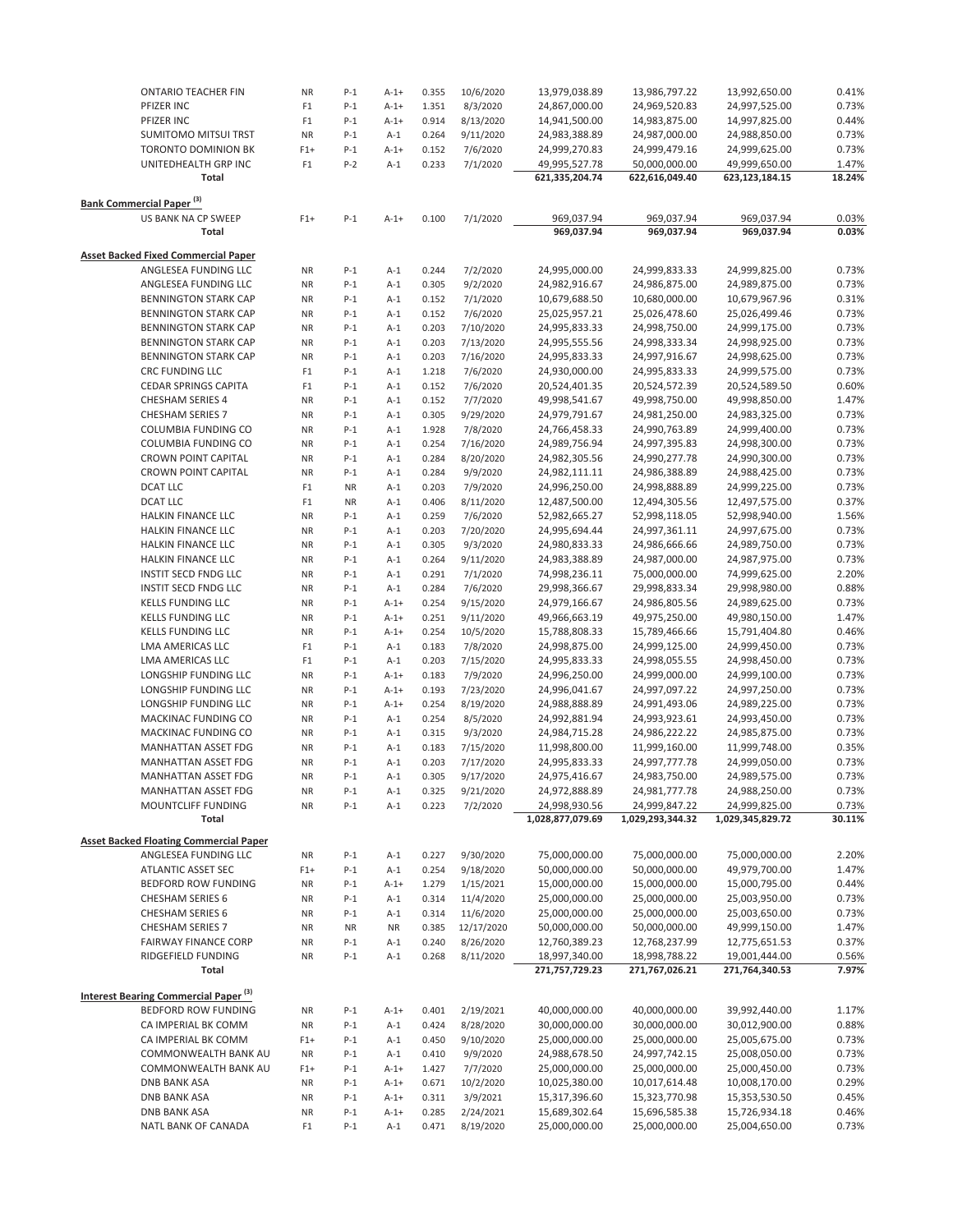| <b>NATL BANK OF CANADA</b>                  | $F1+$     | $P-1$     | $A-1$     | 0.301 | 2/12/2021 | 25,000,000.00    | 25,000,000.00    | 24,991,625.00    | 0.73%  |
|---------------------------------------------|-----------|-----------|-----------|-------|-----------|------------------|------------------|------------------|--------|
| <b>PSP CAPITAL INC</b>                      | <b>NR</b> | $P-1$     | $A - 1 +$ | 0.330 | 8/19/2020 | 50,031,102.97    | 50,008,758.88    | 50,008,800.00    | 1.47%  |
| <b>PSP CAPITAL INC</b>                      | <b>NR</b> | $P-1$     | $A-1+$    | 0.310 | 1/29/2021 | 25,000,000.00    | 25,000,000.00    | 25,011,375.00    | 0.73%  |
| ROYAL BANK OF CANADA                        | $F1+$     | $P-1$     | $A-1+$    | 0.891 | 4/30/2021 | 40.000.000.00    | 40,000,000.00    | 40,053,040.00    | 1.17%  |
| <b>TORONTO DOMINION BK</b>                  | $F1+$     | $P-1$     | $A-1+$    | 0.421 | 2/19/2021 | 25.000.000.00    | 25.000.000.00    | 24.998.425.00    | 0.73%  |
| <b>TORONTO DOMINION BK</b>                  | $F1+$     | $P-1$     | $A-1+$    | 0.428 | 6/10/2021 | 50,000,000.00    | 50,000,000.00    | 50,000,000.00    | 1.47%  |
| <b>Total</b>                                |           |           |           |       |           | 426.051.860.71   | 426.044.471.87   | 426,176,064.68   | 12.47% |
| Collateralized Bank Deposits <sup>(2)</sup> |           |           |           |       |           |                  |                  |                  |        |
| <b>GWB-PROMONTORY I</b>                     | <b>NR</b> | <b>NR</b> | <b>NR</b> | 0.162 | 7/1/2020  | 93,259,614.24    | 93,259,614.24    | 93,259,614.24    | 2.74%  |
| <b>GWB-PROMONTORY II</b>                    | <b>NR</b> | <b>NR</b> | <b>NR</b> | 0.162 | 7/1/2020  | 20,905,151.69    | 20,905,151.69    | 20,905,151.69    | 0.61%  |
| <b>US BANK CHECKING</b>                     |           |           | $A-1+$    |       |           | 50,000.00        | 50,000.00        | 50,000.00        | 0.002% |
| <b>ACCRUED INTEREST</b>                     |           |           |           |       |           | 867,469.07       | 867,469.07       | 867,469.07       | 0.03%  |
| <b>INTEREST RECEIVABLE</b>                  |           |           |           |       |           | 1,870.26         | 1,870.26         | 1,870.26         | 0.01%  |
| Total                                       |           |           |           |       |           | 115,084,105.26   | 115,084,105.26   | 115,084,105.26   | 3.39%  |
| Money Market Funds <sup>(3)</sup>           |           |           |           |       |           |                  |                  |                  |        |
| <b>BLACKROCK LIQ FED FD</b>                 |           |           | AAA       | 0.100 | 7/1/2020  | 289,481.62       | 289,481.62       | 289,481.62       | 0.01%  |
| <b>FIDELITY GOVERNMENT</b>                  |           |           | AAA       | 0.100 | 7/1/2020  | 58,401,437.80    | 58,401,437.80    | 58,401,437.80    | 1.71%  |
| FIDELITY GOV'T CLASS                        |           |           | AAA       | 0.060 | 7/1/2020  | 464.044.59       | 464.044.59       | 464,044.59       | 0.01%  |
| <b>GOLDMAN SACHS FIN SQ</b>                 |           |           | AAA       | 0.160 | 7/1/2020  | 299,785,528.43   | 299.785.528.43   | 299,785,528.43   | 8.80%  |
| <b>Total</b>                                |           |           |           |       |           | 358,940,492.44   | 358,940,492.44   | 358,940,492.44   | 10.53% |
| Total Assets <sup>(4)</sup>                 |           |           |           |       |           | 3,406,014,796.59 | 3,407,714,059.47 | 3,408,475,773.54 | 100%   |
| Net Asset Value Per Share                   |           |           |           |       |           |                  |                  | 1.000000000      |        |
|                                             |           |           |           |       |           |                  |                  |                  |        |

#### **Notes:**

1) All of the securities held in the portfolio are valued daily using a third party pricing service (ICE Data Service). Other assets in the portfolio such as

repurchase agreements, money market funds and bank deposts are valued at cost.

2) In October 2008, the FDIC insurance limit was raised to \$250,000. All bank deposits in amounts greater than \$250,000 were collateralized according to the regulations of the Public Deposit Protection Act.

3) Commercial paper and money market funds are not assigned long-term credit ratings.

4) The information contained in this statement is unaudited. Audited financial statements are completed annually and are available at www.csafe.org.

| <b>QUARTERLY SUMMARY</b>     |                    |
|------------------------------|--------------------|
| Net Assets                   | \$3,407,265,890.53 |
| 30 Day Yield                 | 0.35%              |
| 7 Day Yield                  | 0.31%              |
| <b>Expense Ratio</b>         | 0.141              |
| Weighted Avg Maturity (days) | 38.33              |
| Weighted Avg Life (days)     | 74.19              |
| Net Asset Value Per Share    | \$1.00             |
|                              |                    |